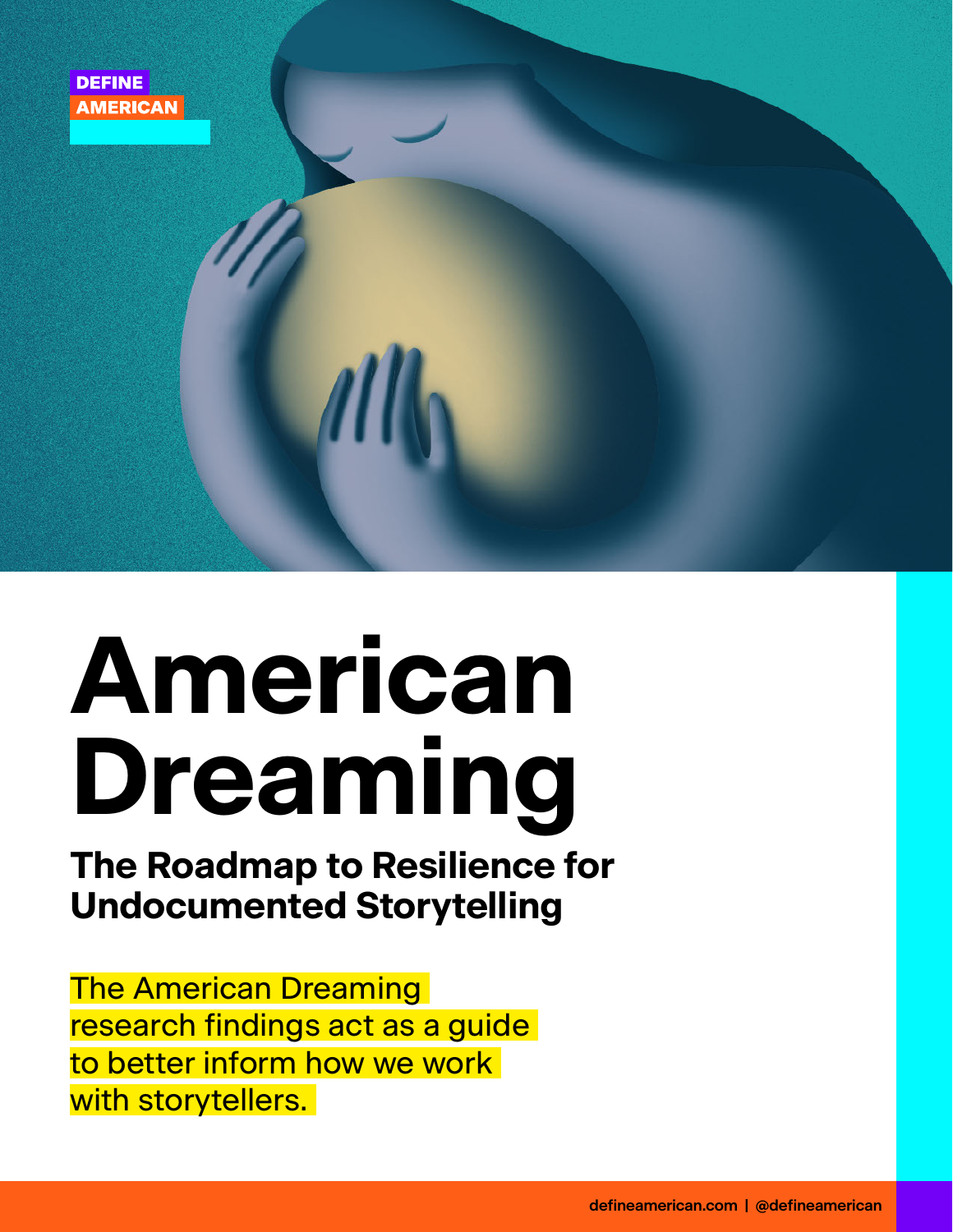

#### **Recommendations**

As an outstretched hand of collaboration for a stronger movement, here is our pledge and recommendations when working with storytellers:

We will ask: Is now a good time to share your story? How have you been since we last connected?

**•** We will offer ways to scale down the work or provide a way of stepping away from the project if necessary.

We will ask: What do you feel comfortable sharing now?

**•** We will use the answer as a guide for healthy boundaries in our collaborations and will not ask for additional details or efforts.

We will ask: Have you shared your/this story before?

**•** We will facilitate training and give guidance to lay a foundation for good health and well-being in the storytelling community.

We will offer a scope of work, compensation, and a timeline for involvement, and ask if it feels in line with your expectations.

We will design ways of seeking feedback and suggestions for nurturing storytellers' mental health and well-being within our work.